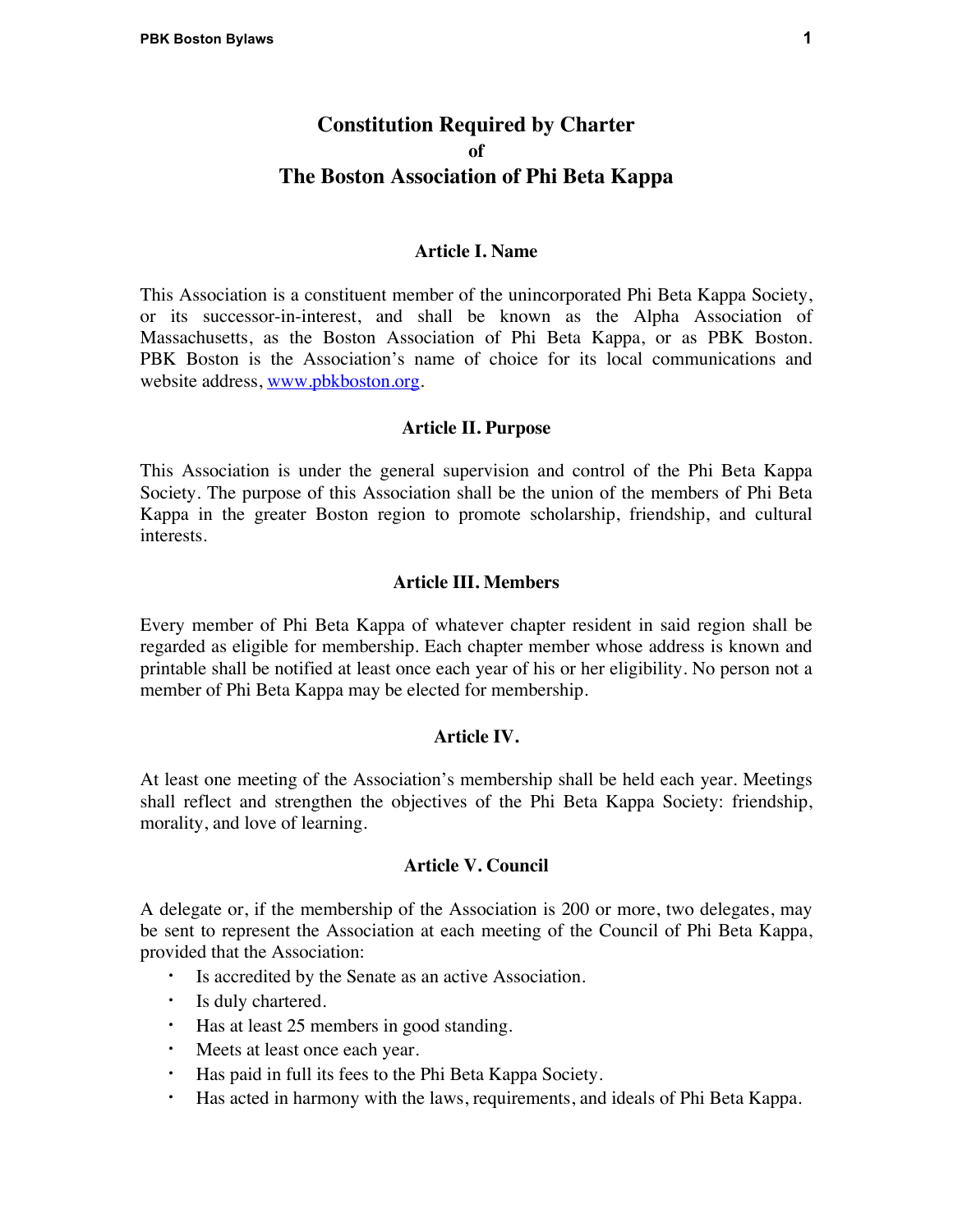### **Article VI. Fees**

This Association shall contribute its equitable share to the financial support of the Phi Beta Kappa Society, and shall be entitled to receive in return such publications and services as the Senate may determine.

# **Article VII. Nonprofit Status**

The Association is to be organized and operated exclusively for charitable and educational purposes within the meaning of Internal Revenue Code (IRC)  $\S 501(c)(3)$ . (References below to the IRC include the corresponding section(s) of any future United States tax code.)

No part of the net earnings of this Association shall financially benefit or be distributed to its directors, officers, members, trustees, or other private persons, except that the Association shall be authorized and empowered to:

- Pay reasonable compensation for services rendered.
- **·** Make payments and distributions in furtherance of the purposes set forth herein.

No substantial part of the activities of the Association shall be involved in propaganda or other attempts to influence legislation — including publication or distribution of statements — and the Association shall not participate or intervene in any political campaign in behalf of or in opposition to any candidate for public office.

The Association shall eschew activities not permitted of an organization exempt from federal income tax under IRC  $\S501(c)(3)$ , or an organization to which contributions are deductible under IRC §§170(c)(2), 2055(a)(2), or 2522(a)(2).

Upon dissolution of this Association, after paying or making provision for the payment of all its lawful debts and liabilities, the assets of this Association shall be distributed to one or more of the following categories of recipients, as the Association shall determine:

- 1. A nonprofit organization or organizations which may have been created to succeed the Association, as long as each such organization shall qualify as an organization described in IRC  $\S 501(c)(3)$ .
- 2. The Phi Beta Kappa Society, provided that it shall qualify at the time of distribution as an organization described in IRC  $\S501(c)(3)$ .
- 3. A nonprofit organization or organizations each of which has aims and objectives similar to the Association's and is deemed an appropriate recipient of such assets, as long as each shall qualify at the time of distribution as an organization described in IRC  $\S501(c)(3)$ .
- 4. The Federal government, or a State or local government, only if such assets will be used for a public purpose.